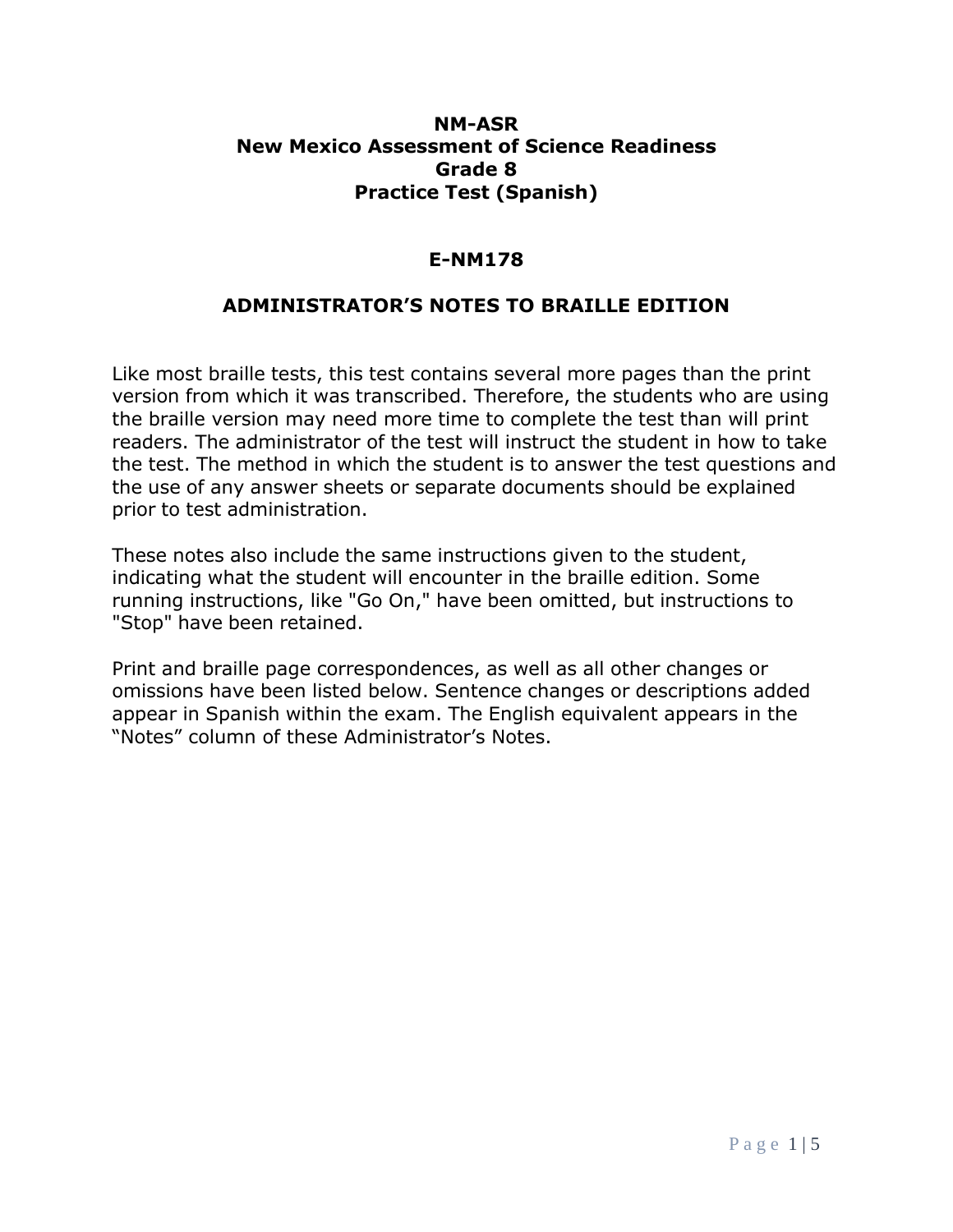| <b>Print</b><br>Page | <b>Braille</b><br>Page | <b>Item/Section</b>                   | <b>Notes</b>                                                                                |
|----------------------|------------------------|---------------------------------------|---------------------------------------------------------------------------------------------|
| <b>Title Page</b>    | t1                     | <b>Title Page</b><br>Information      |                                                                                             |
|                      | $t2-t3$                | <b>Special Symbols</b>                |                                                                                             |
|                      | t4                     | <b>Transcriber's Notes</b>            |                                                                                             |
| $1-d1$               | $1 - 5$                | Session 1                             |                                                                                             |
|                      |                        | <b>Directions</b>                     |                                                                                             |
|                      |                        | Item 1                                |                                                                                             |
| $2-a2$               | $5 - 6$                | Item 1, cont.                         |                                                                                             |
| $3-b3$               | $7 - 9$                | Item 2                                | A tactile graphic of the diagram is<br>provided.                                            |
| $\overline{4}$       | 10                     | Item 2, cont.                         |                                                                                             |
| $5-a5$               | $\overline{11-12}$     | Item 3                                | A tactile graphic of the map is<br>provided.                                                |
| $6-c6$               | $13 - 16$              | Item 3, cont.                         |                                                                                             |
| $7-b7$               | $17 - 19$              | Item 4                                | A tactile graphic of the map is<br>provided.                                                |
| $8-b8$               | $20 - 22$              | Item 4, cont.                         | A tactile graphic of Modelo del Sol y la<br>Tierra is provided.                             |
| $9 - b9$             | $23 - 25$              | Item 5                                | A tactile graphic of the model is<br>provided.                                              |
| $10-b10$             | $26 - 28$              | Items 6-7                             |                                                                                             |
| $11-b11$             | $28 - 30$              | Item 8                                | Tactile graphics of the models are<br>provided.                                             |
| $12-c12$             | $30 - 33$              | "Ballenas de aguas<br>cálidas"        | A tactile graphic of the food web is<br>provided.                                           |
| $13 - b13$           | $34 - 36$              | "Ballenas de aguas<br>cálidas," cont. | A tactile graphic of the Poblaciones de<br>ballena jorobada graph is provided.              |
|                      |                        |                                       | A tactile graphic of the Tasas de<br>natalidad de la ballena jorobada<br>graph is provided. |
| $14-b14$             | $37 - 39$              | Items 9-10                            |                                                                                             |
| $15 - c15$           | $40 - 43$              | Item 11                               | A tactile graphic of the graph is<br>provided.                                              |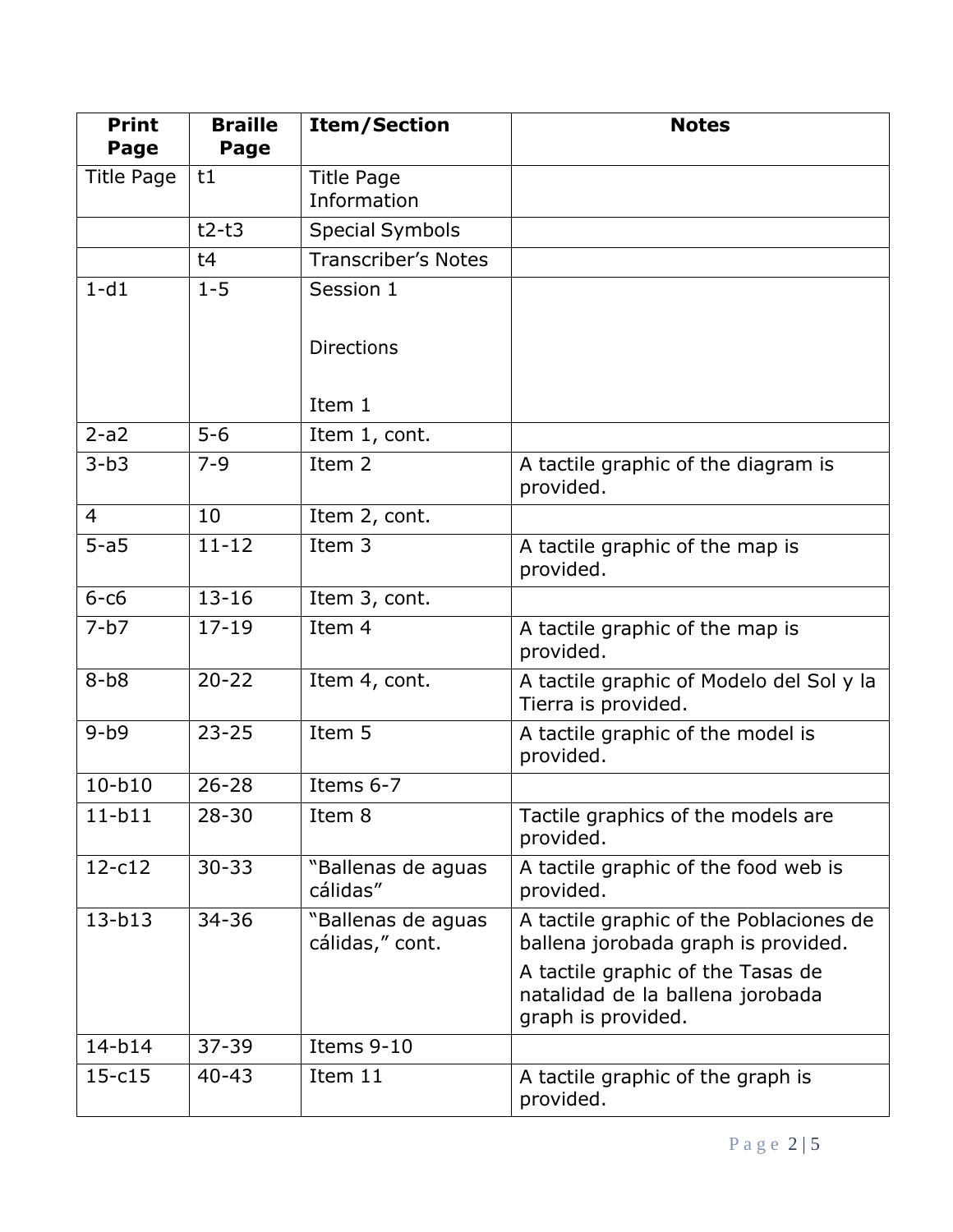| <b>Print</b><br>Page         | <b>Braille</b><br>Page | <b>Item/Section</b>               | <b>Notes</b>                                       |
|------------------------------|------------------------|-----------------------------------|----------------------------------------------------|
| 16-b16                       | 44-46                  | Item 11, cont.                    |                                                    |
|                              |                        | Item 12                           |                                                    |
|                              |                        | <b>STOP</b>                       |                                                    |
| 17                           | 47                     | <b>STOP</b>                       |                                                    |
| 18                           | 48                     | Session 2                         |                                                    |
|                              |                        | <b>Directions</b>                 |                                                    |
|                              |                        | Item 13                           | Item 13 has been omitted from the<br>braille form. |
| $19-20,$<br>a20, b20,<br>c20 | 49-52                  | Item 14                           | A tactile graphic of the graph is<br>provided.     |
| $21 - c21$                   | $53 - 56$              | Item 14, cont.                    |                                                    |
|                              |                        | Item 15                           |                                                    |
| $22 - c22$                   | $57 - 60$              | "Clima<br>mediterráneo"           | A tactile graphic of the map is<br>provided.       |
| $23 - b23$                   | $60 - 62$              | "Clima<br>mediterráneo,"<br>cont. | A tactile graphic of the diagram is<br>provided.   |
| $24-b24$                     | $63 - 65$              | "Clima<br>mediterráneo,"<br>cont. | Tactile graphics of the graphs are<br>provided.    |
| $25 - b25$                   | 66-68                  | Items 16-17                       |                                                    |
| $26 - b26$                   | 69-71                  | Item 18                           |                                                    |
| $27 - b27$                   | $71 - 73$              | Item 19                           |                                                    |
| $28 - b28$                   | 74-76                  | "Montaña rusa"                    | A tactile graphic of the diagram is<br>provided.   |
| 29-b29                       | $77 - 79$              | Item 20                           |                                                    |
| $30 - a30$                   | 80-81                  | Item 21                           |                                                    |
| $31 - b31$                   | 82-84                  | Item 22                           | A tactile graphic of the diagram is<br>provided.   |
| 32                           | 85                     | Item 23<br><b>STOP</b>            |                                                    |
| 33                           | 86                     | <b>STOP</b>                       |                                                    |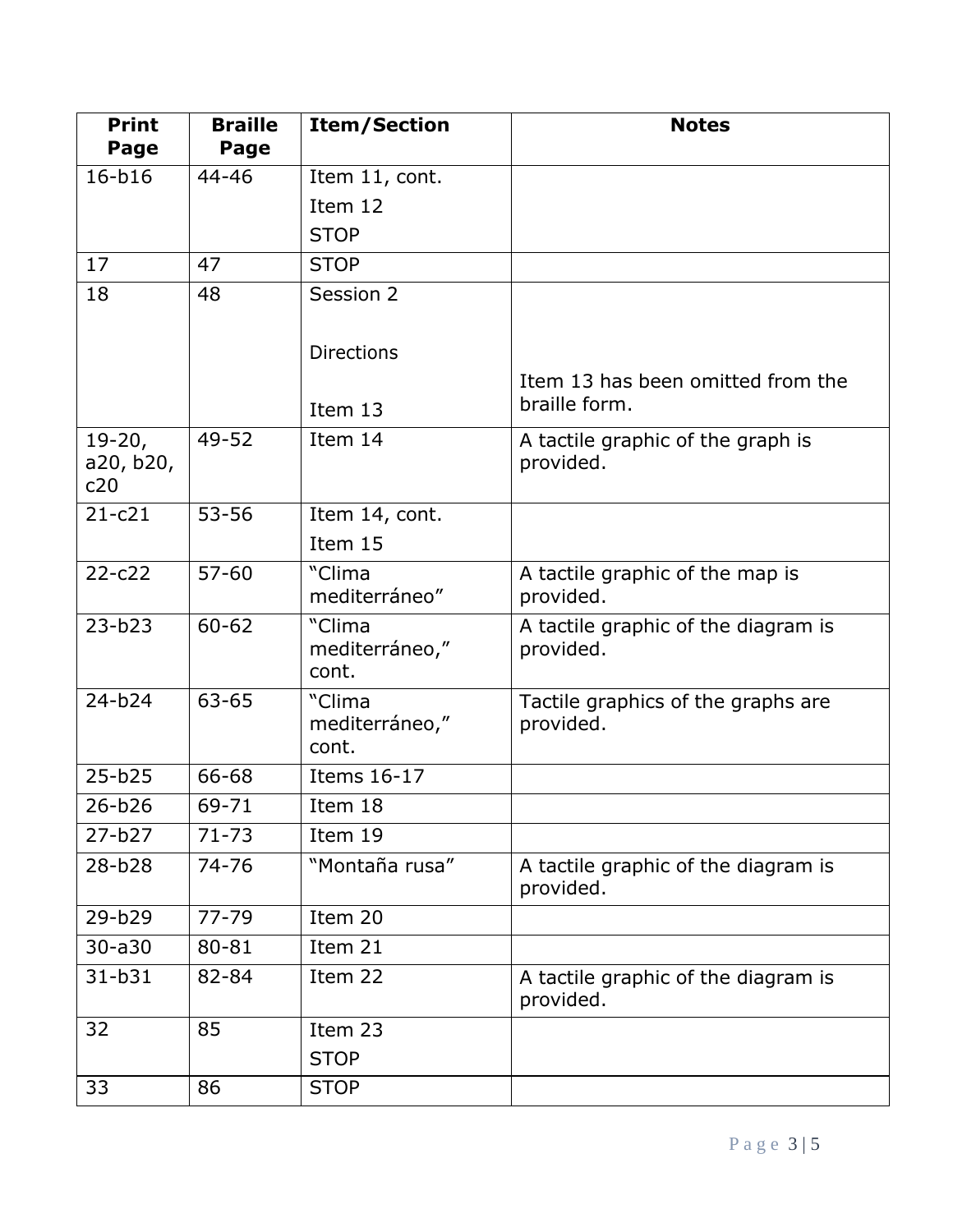| <b>Print</b><br>Page | <b>Braille</b><br>Page | <b>Item/Section</b>                  | <b>Notes</b>                                                                                                                                                                                                                                                                                                                                                                    |
|----------------------|------------------------|--------------------------------------|---------------------------------------------------------------------------------------------------------------------------------------------------------------------------------------------------------------------------------------------------------------------------------------------------------------------------------------------------------------------------------|
|                      |                        |                                      |                                                                                                                                                                                                                                                                                                                                                                                 |
| $34 - b34$           | 87-89                  | Session 3                            |                                                                                                                                                                                                                                                                                                                                                                                 |
|                      |                        | <b>Directions</b>                    |                                                                                                                                                                                                                                                                                                                                                                                 |
|                      |                        | Item 24                              | Tactile graphics of the diagrams are<br>provided.                                                                                                                                                                                                                                                                                                                               |
| $35 - a35$           | 90-91                  | Item 24, cont.                       |                                                                                                                                                                                                                                                                                                                                                                                 |
| 36-b36               | 92-94                  | Item 25                              | Tactile graphics of the models are<br>provided.                                                                                                                                                                                                                                                                                                                                 |
| $37 - b37$           | 95-97                  | Item 26                              | A tactile graphic of the table is<br>provided.                                                                                                                                                                                                                                                                                                                                  |
| $38 - c38$           | 98-101                 | Item 26, cont.<br>Item 27            |                                                                                                                                                                                                                                                                                                                                                                                 |
| 39-b39               | 102-104                | "Los hongos son<br>importantes"      | A tactile graphic of the diagram is<br>provided.                                                                                                                                                                                                                                                                                                                                |
| $40 - b40$           | 105-107                | <b>Items 28-29</b>                   |                                                                                                                                                                                                                                                                                                                                                                                 |
| $41 - b41$           | 108-110                | Items 30-31                          |                                                                                                                                                                                                                                                                                                                                                                                 |
| $42-b42$             | 111-113                | "Estado del tiempo<br>severo"        | A tactile graphic of the diagram is<br>provided.                                                                                                                                                                                                                                                                                                                                |
|                      |                        |                                      | The following description has been<br>added: The diagram is titled<br>Thunderstorm Formation. The diagram<br>shows, clockwise from the top, a<br>thundercloud, warm air, with arrows<br>pointing up through the cloud, rain<br>moving out of the cloud to the ground,<br>cold air above the cloud with arrows<br>pointing through the cloud down to the<br>rain and the ground. |
| $43 - d43$           | 114-118                | "Estado del tiempo<br>severo," cont. | A tactile graphic of the Cambios<br>meteorológicos table is provided.<br>A tactile graphic of the map is<br>provided.                                                                                                                                                                                                                                                           |
|                      |                        |                                      | The following description has been<br>added: The map is titled Tornadoes in<br>the United States. The map shows the<br>United States with shading over                                                                                                                                                                                                                          |